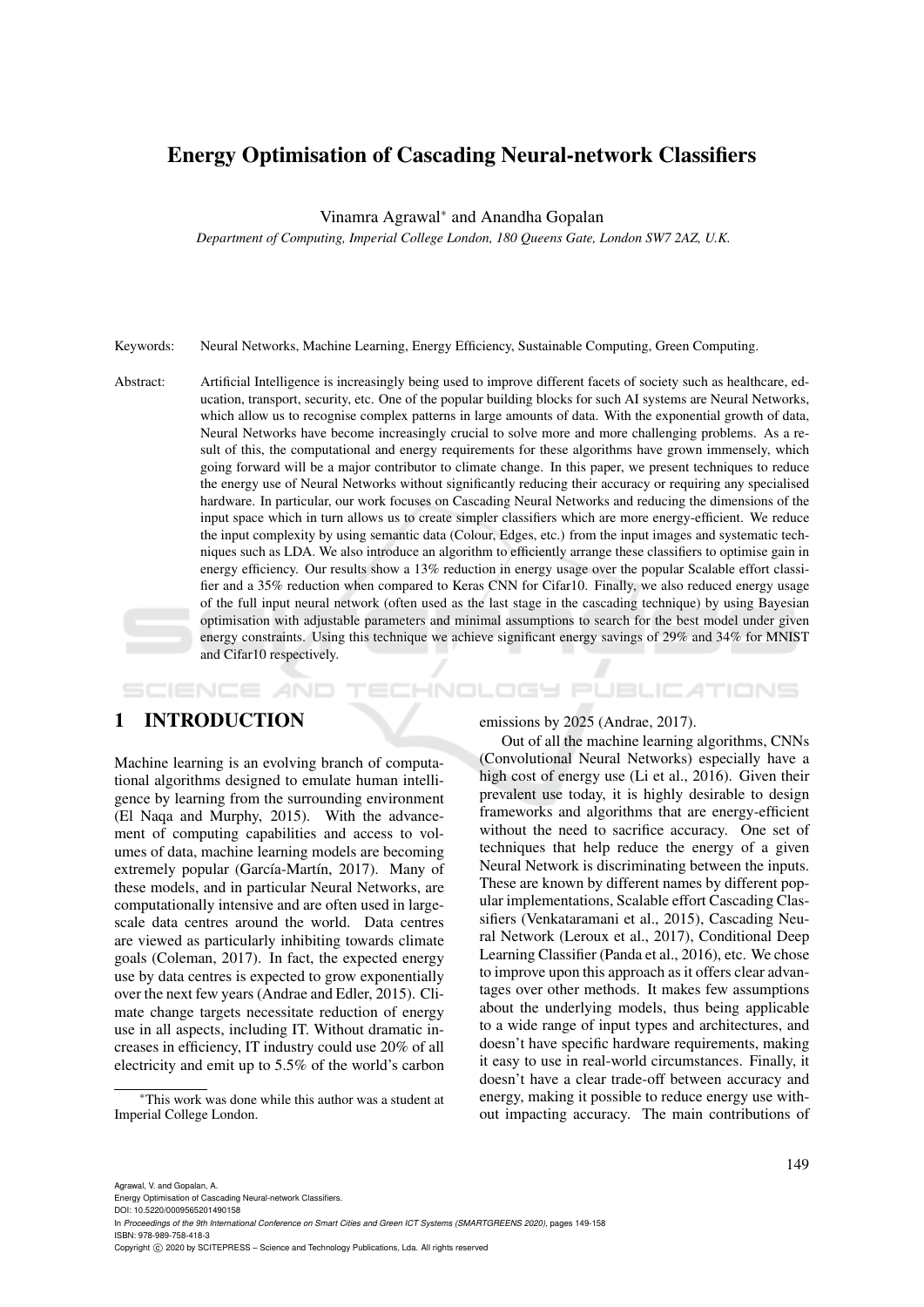this paper can be summarised as follows:

- Energy-efficient Partial Classification Models with Lower Dimensional Input Data: Reduce the input complexity (and thus model complexity and energy) by extracting a wide range of semantic data such as colours, texture, etc. and using linear transformation techniques such as LDA. By reducing input complexity, we reduced the model complexity and made them energy-efficient.
- Novel Algorithm to Arrange Partial Classification Models: Select the appropriate partial classification models based on their results and arrange them to maximise energy savings. We also attach a Final model that aims to accurately classify the images in case these partial classification models fail.
- Energy Constrained Bayesian Optimisation for Final Model: Explore different models within given energy constraints to produce a final model with highest accuracy.

## 2 RELATED WORK

Scalable effort classifiers (Venkataramani et al., 2015) are a relatively new approach for optimised, more accurate and energy-efficient supervised machine learning. The main idea of this approach is to generate multiple models with increasing complexity instead of one complex model for classification. This approach also includes a method to determine the complexity of the inputs at run-time, which used to be a substantial bottleneck earlier. It includes passing the given test inputs on the simpler model and checks the confidence level of the output. There have been advancements in this area: Conditional Deep Learning Classifier (Panda et al., 2016), Cascading Neural Network (Leroux et al., 2017), the Distributed Deep Neural Network (Teerapittayanon et al., 2017). These methods primarily try to converge all these above models into one model with a different termination clause after each layer. Evidently, in such cases, we would have to test the confidence interval after each layer to check if it meets the threshold. If the threshold is met, we exit the model with a unique output layer at each stage. However, it is shown in a recent study (Bolukbasi et al., 2017), the layer level manipulation and execution as shown above are far out-performed by network layer adaption. Therefore, we would be focusing on network-level designs. Big/Little Deep Neural Network (Park et al., 2015) focuses on the similar network-level approach where it creates the concept of 'confidence level' of the net-

work, a score given by initial network to decide if we would use further networks is theorised and further solidified. Finally, (Roy et al., 2018) and (Panda et al., 2017) propose a tree-structured approach, where a hierarchical DNN is used in a tree structure with CNNs at multiple levels. At each stage, the Neural Network is dynamically selected based on its complexity and domain of possible output classes. However, the final accuracy depends a lot on the first few classifiers which might often misclassify due to their simplicity. Moreover, in case of low confidence the image is passed directly to the Final model incurring substantial energy penalty.

# 3 USING LOWER DIMENSIONAL INPUT DATA

One of the main bottlenecks for Scalable effort techniques was the complexity of initial models, which used large amounts of energy for their predictions. This was due to the complexity and size of input images. For example, in Cifar10, each input image had a size of 32\*32\*3 and hence required 3072 input values. In practice, we can extract a large amount of data from images; this includes characteristics like colour, texture, edges etc. Thus, we can reduce and simplify the given dataset into these characteristic (semantic) data. This significantly reduces input complexity, thus allowing for much simpler models. The first step for this type of classification would be to extract this semantic data.

# 3.1 Semantic Data Extraction and Dimension Reduction

Colour: We use HSV (Hue, Saturation, Value) as a way to reduce the input size. The process begins by defining a filter with an acceptable range. This range is defined by an upper and lower bound of Hue, Saturation and Value. This filter is now used to mask all the pixels which do not belong to this specific range. For our implementation, we are varying Hue. Thus a typical mask in our implementation can be ((30,0,0), (90,255,255)). This mask accepts all the tuples with Hue between 30 – 90, and Saturation and Value between  $0 - 255$ .

Texture: For our application, we have applied eight different Gabor filters with different thetas. We have kept the values of lambda (wavelength governs the width of the strips of Gabor function), gamma (the height of the Gabor function), sigma (controls the overall size) as constants. Since the input for Gabor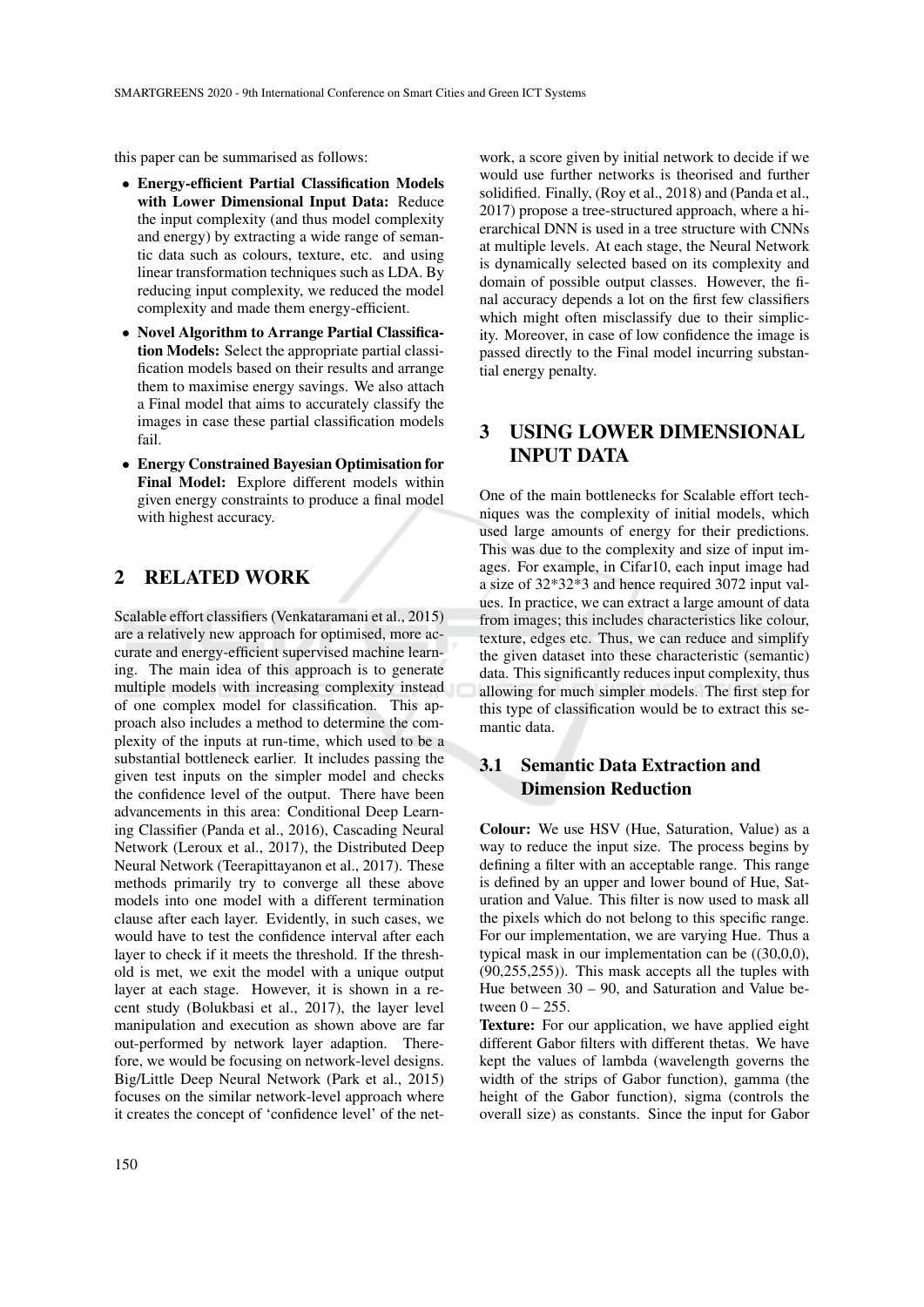filtering is grey-scale, we reduce the information to 33% as we need one channel to represent the image. Further Gabor filtering also leads to the non-linear reduction in the size of the image.

Edge: To detect an edge, we use the Sobel edge detector, which has two main advantages. It can smooth out any random noise in the image and leads to enhancement of edge on both sides while filtering, giving a thicker and brighter edge as output (Gao et al., 2010). We are using Sobel in 3 possible combinations which are single order derivation for the x-axis, y-axis and both x and y axis. We have kept the kernel size as constant for all filters. Further, we have also used Laplacian filters. The main advantage Laplacian has over the Sobel detector is that since it uses an isotropic operator, we don't miss any pixel information which are not oriented in a precise manner. It is also computationally cheaper to implement as it requires only one mask (Bedros, 2017). Similar to the Gabor filtering, by grey-scale transformation, we reduce the information to 33% as we need one channel to represent the image.

Corners: We use the Harris Corner Detector (Harris and Stephens, 1988) to detect the corners. After the extraction, we would only send the corner information which would be far less pixel information as compared to the original image.

Until now, we have discussed only semantic techniques to extract information from the input. However, there are also popular techniques such as LDA and PCA to perform dimensional reduction on given input data directly. Given our labelled datasets we would be using LDA as we want to compress the data such that we also group the classes.

The first step would be feature scaling. We have used Standard Scalar to scale all the features. Next, we perform Linear Discriminant Analysis (LDA), where we fix the output dimensions to  $n - 1$ , where n is the total output classes.

After performing LDA, we provide this compressed (lower-dimensional) data to classify in a Neural Network. However, unlike the semantic approaches, we do not need to use CNN as the data is now represented by the new dimensions. Using a simpler DNN with few features can result in a reduction in energy usage as compared to using a CNN (Li et al., 2016). We also observe a significant reduction in the input size of the data by using LDA. As an example, in Cifar10 dataset, the input dimension is 32\*32\*3 (3072), while after performing LDA, it would only be 9 at maximum.



Figure 2: Initial Design with multiple Initial models.

#### 3.2 Proposed Algorithm

The next step is to arrange these low-cost classifiers obtained by training lower-dimensional data, to maximise energy savings without affecting accuracy. Figure 1 shows the initial design of the proposed algorithm, which is as follows: (i) Extract required features from input image; (ii) Give this lowerdimensional input data to Initial Model for classification; (iii) Compare the confidence interval of output with our confidence threshold  $(\Delta)$ . If confidence interval of output  $> \Delta$ , accept classification and assign Label, else pass image to Final model for classification. The final model is typically a high accuracy and high energy state of the art model.

Choosing the right value of  $\Delta$  is critical to managing accuracy vs energy use. A high value of ∆ results in high accuracy and uses more energy as more images are processed by the final model, while a low value of ∆ would give high energy savings with lower accuracy. In our experiments, we found a value between 0.6 – 0.8 offers a good compromise.

We can have more than one Initial model to filter out the images before they reach the Final Model. This can be acceptable as long as the images filtered save net energy. Ideally, we can add Initial models until we either surpass the energy use by the Final model or reach energy saving goals set by the user. Figure 2 shows such an algorithm.

We observe a significant disparity in the average confidence level per class in the output of the Initial model. For example, in the Cifar10 dataset with a colour filter, we observed an average confidence level 17% for the cat class and 60% when classifying ships. In this specific case, within the dataset we find many different shades of cats in diverse backgrounds whereas ships tend to be in the ocean. Therefore, we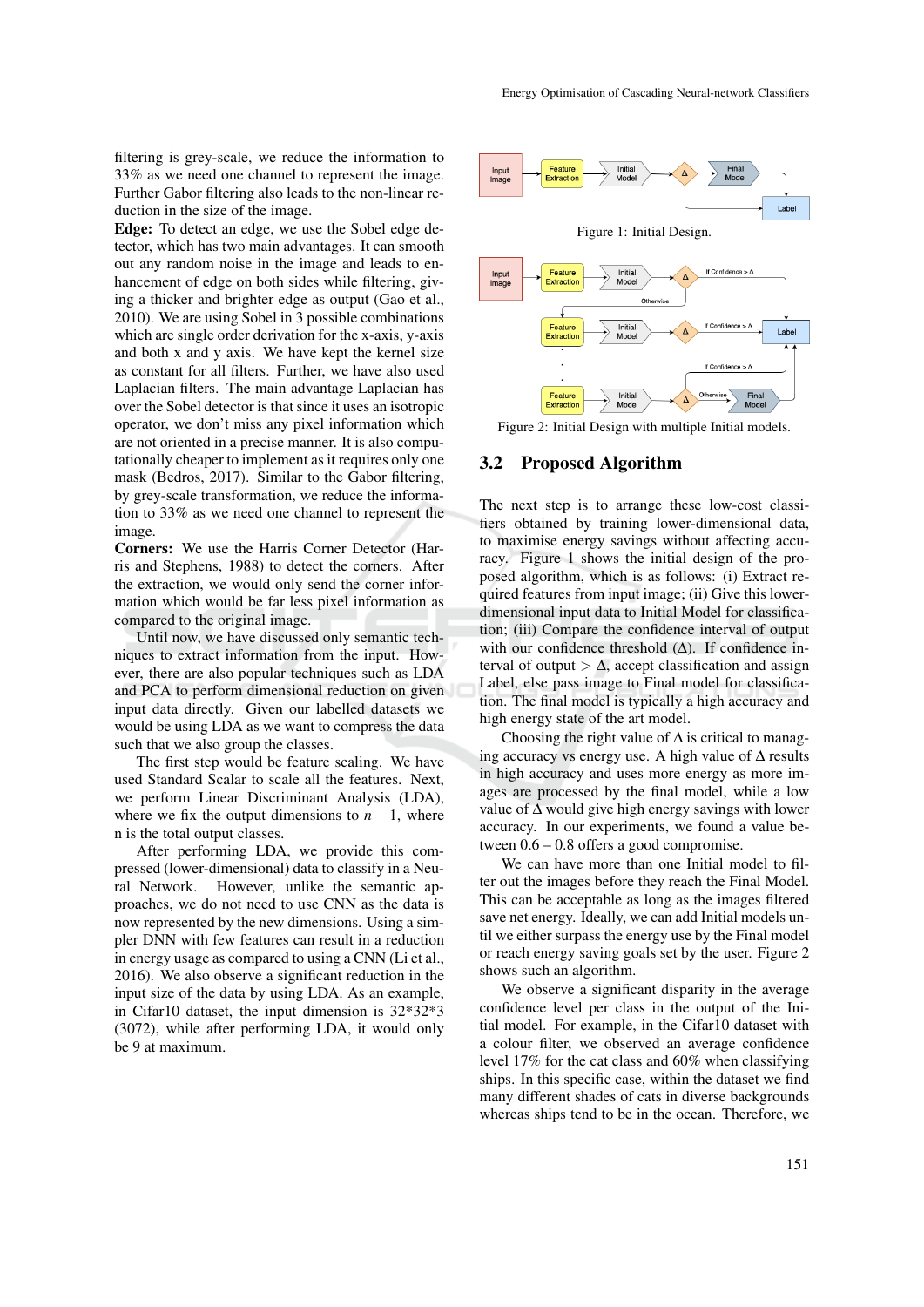

Figure 3: Optimised Design with multiple Initial models.

can divide the classes into 2 categories; one with high average confidence interval and others with low average confidence interval. This indicates that specific filters are better for classifying specific classes. Using this insight, we re-design our algorithm to change the role of Initial model to primarily identify if the image belongs to a group of classes.

Figure 3 shows the optimised model. Class model is only required when a group has more than 1 class. The class model will be far less complex as compared to Final model because it only needs to classify between a small set of classes. If the image doesn't meet the criteria, it is passed on to the next feature extraction and Initial model. This is repeated until we reach the Final model for classification. The number of feature extraction layers would be decided by the energy-saving goals. Unlike the Initial design, we would choose features not only based on the accuracy of classification but the number of classes which have high average confidence interval as well.

### 3.3 Experiments and Results

#### 3.3.1 Environment

Our first step was to create an 'Energy Measurement Environment' that can reliably measure the energy utilised on a given hardware. There is no established tool for energy measurement in the industry. The primary reason being that energy measurement varies a lot with different architectures and processors. Moreover, in some applications such as DNN's most of the CPU cycles and energy is consumed in the data movement rather than processing of data. Thus, the energy use of RAM and disk can be significant.

We would primarily use s-tui (Manuskin et al., 2019) for our energy measurements. The main reason being that it collects information directly from RAPL interface and psutil library, which are both very



Figure 4: Energy Use of Initial design vs other algorithms.

widely used and reliable sources of system information. All the experiments are run in an isolated machine with 8 core CPU with 2 thread(s) per core.

Accounting for Background Noise: Background noise includes other user programs and system applications running which can contribute significantly to the total energy use. We account for background noise by calculating the energy use of the background processes per second (using sleep and s-tui). This is then subtracted from the total reading of the application energy to get our final energy reading.

Verify Results: To verify our results, we use other energy measurement tools than s-tui such as PowerKap (Souza, 2017) and PowerGadget (Mike Yi, 2018). PowerKap provides the entire RAPL reading as output and measures the energy use by the CPU cores and RAM. We primarily use Intel Power Gadget as a visualisation tool.

Datasets: We use the popular MNIST (LeCun et al., 2018) and Cifar10 (Krizhevsky, 2018) datasets.

#### 3.3.2 Lower Dimensional Input Data

Due to lack of space we are not able to display the results. For our dataset, some semantics such as texture provided high accuracy while others like edges were not very accurate on average. We also observed a substantial difference in energy use, e.g. LDA on average only uses up to 44 J while corners on average uses 175 J. The initial model chosen for the experiments was the result of our algorithm running all possible combination of filters and picking the best performing one, which is using 2 filters colour for Hue  $0 - 60$ and texture for 67.5 degrees.

The energy cost of the Initial model (Total cascading model) is calculated by summation of energy usage during feature extraction and energy used by the Initial (First) and Final (Second) models. From Figure 4 we can see an improvement of 23% over the Scalable effort model (Venkataramani et al., 2015) and a massive 44% decrease in energy use when com-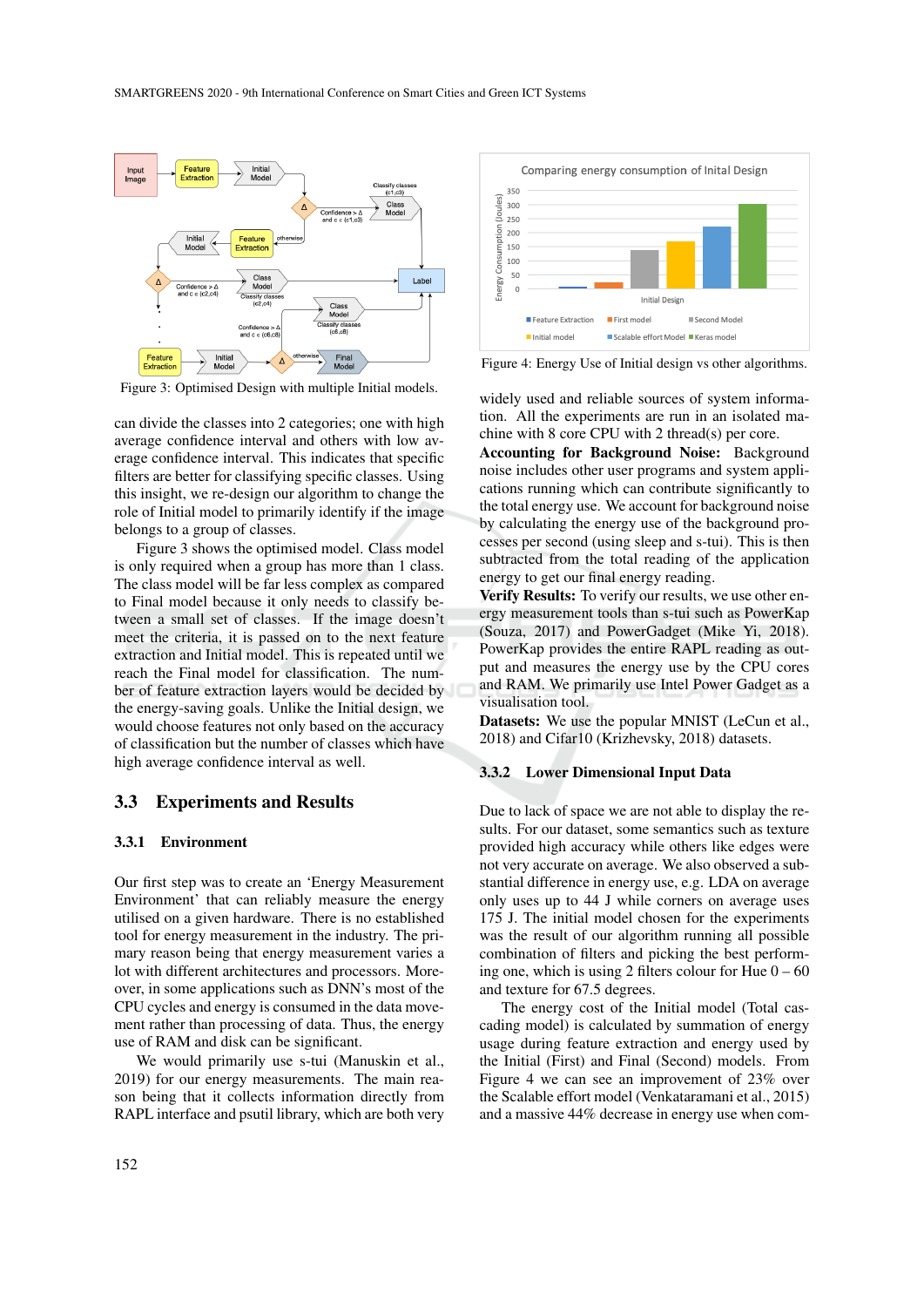



Figure 5: Accuracy of Initial design vs other algorithms.



Figure 6: Energy use of optimised design vs other algorithms.

pared to the Keras model. However, Figure 5 shows that initial model has reduced accuracy when compared to both the Single Model and Scalable effort model (by 3% and 4.7% respectively). This is understandable as the initial model is a simple model.

From Figure 7 we observe that the optimised model has increased accuracy by 0.5% and 1.5% with respect to Scalable effort classifier and Keras model. Thus, the optimised model (using the Class model) was able to address the limitation of the Initial model. Figure 6 shows the energy use of the optimised design is 13% better than the Scalable effort classifiers and a substantial 35% better than the Keras model.

Until now we have discussed techniques to group classes and create the models for partial classification in the cascading chain. We will now look to improve the Full/Final model in the cascading chain used for full classification.

# 4 ENERGY CONSTRAINED Bayesian OPTIMISATION

This model is designed as the last resort if the lowerdimensional models (Initial models) are unable to classify. Therefore we typically expect a high accu-



Figure 7: Accuracy of optimised design vs other algorithms.

racy and energy usage from this model. All the traditional approaches used the state-of-the-art established model as the final classifiers in cases of failure by the partial classification models. These classifiers are generally designed by experts with some intuition and do not account for energy utilisation.

Rather than choose an established model, we developed an algorithm to choose the 'Final model' hyper-parameters. We used a popular technique called Bayesian optimisation to tune our hyperparameters to optimise for accuracy under energy constraints. This allowed us to search the input space for all the possible models and choose the most accurate one within the given constraint and it has proved useful in a similar context (Stamoulis et al., 2018). Thus, we performed Bayesian optimisation with the following parameters: number of features, kernel size, number of layers, learning rate, weight decay while assuming parameters such as activation function, number of iterations, and type of hidden layers.

Another essential idea was to decouple the acquisition function from external constraints, i.e. energy constraint. This allowed us to take real-world runtime energy readings rather than predicting the energy use from the parameters of the Neural Network.

However, we realised that these hyper-parameters were still limited. It assumed many parameters, such as a 'number of layers' and 'kernel size'. To counter this limitation, we went further and developed a dynamic model with little or no assumption about the structure of the given model before optimisation.

### 4.1 Algorithm Design

Figure 8 represents the detail design of the algorithm. The algorithm has the following main steps:

1. User defines bounds of each hyper-parameter, *iteration budget* and *energy budget* for the optimiser. These determine the kernel space that the optimiser can explore to find the optimal model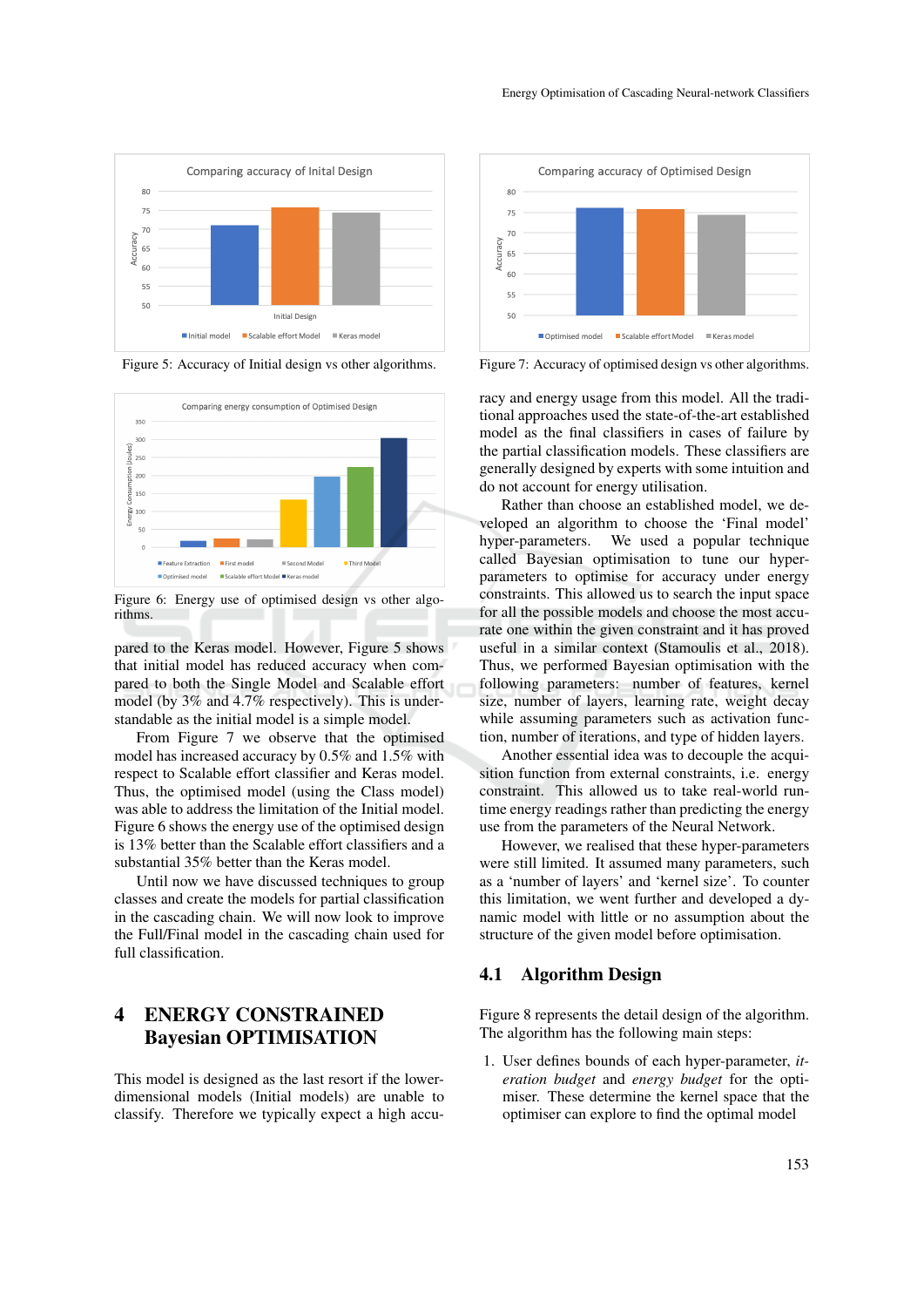

Figure 8: An overview of the Algorithm Design.

- 2. Optimiser randomly chooses values for these parameters from the defined limit. Values are used to take a random reading of the model using the objective function. Goal is to explore entire input space and obtain a good starting point for optimisation (diversification leads to speedup to find optimal model (Morar et al., 2017))
- 3. Create the posterior distribution (using the regression of Gaussian processes) of the expected objective function with the gained information
- 4. Generated model is passed to the acquisition function, which gives the next point to explore in the distribution. This point is passed to the Evaluation process. This is a 3-step process: (i) construct a new NN based on the iteration parameters, (ii) train this NN with the training data to the number of epochs defined, and (iii) measure the accuracy and energy of this model on the test dataset
- 5. Go to step 3 if *iteration budget* is not finished, else print the best result as output
- 6. Use these parameters to train the final output model. We can afford to train this output or 'Final model' with more epochs to get the accurate optimised results.

### 4.2 Algorithm Design Decisions

Choosing Acquisition Function: Often the default acquisition function is not the best choice since it should ideally depend on nature of hyper-parameters and the optimisation. Out of the three most popular

Acquisition Functions (Expected Improvement (EI), upper confidence bounds (UCB), probability of improvement (PI)), EI has proven to be the best performing (Snoek et al., 2012).

Defining Objective Function: In our case, this black box would be a Neural Network which would need to be optimised given the constraints. Thus for every given configuration, we would have to train a Neural Network on the training data and then evaluate it to get the accuracy on the test data set. We can express this as follows:

$$
ObjectiveFn \equiv accuracy(f, D)
$$

 $\mathcal{E}(f(D)) < e$ 

subject to,

where,

$$
l < h < u \qquad \forall h \in H
$$
\n
$$
f \equiv Network(D', H)
$$

*f* : Trained Neural Network; *D*: Test DataSet D': Training DataSet; *H*: User Defined hyperparameters

*l*, *u*: lower and upper limits of hyper-parameter;

*e*: max energy budget; *E*: Energy measurement function

We currently assume 3 convectional layers, 1 dynamic fully connected layer and an output layer with fixed number of output classes. Other constant parameters which do not change between experiments include batch size (usually set to 64), and epochs (typically set to 30). Once the network is trained on the above parameters, we evaluate its accuracy and return this information for optimisation.

Adding Energy Constraint: This is applied as a hard stop when the model exceeds the *energy budget*. To abstract away the energy use from the acquisition function, we have in-turn incorporated the energy restriction in the objective function itself. This is expressed as:

$$
ObjectiveFn = \begin{cases} accuracy(f,D), & \mathcal{E}(f(D')) \le e \\ 0, & \mathcal{E}(f(D')) > e \end{cases}
$$

If any model breaks the constraint, the objective function returns a value of 0. The idea here is that we want the Bayesian model to explore the possible models within the constraint and stop any exploration beyond the *energy budget*.

This can however, lead to issues (shown in Figure 9). When the optimisation algorithm explores the models beyond the energy limit, the result of the objective function is 0. This region (near the energy limit) however, potentially provides the best result as it uses the entire *energy budget*.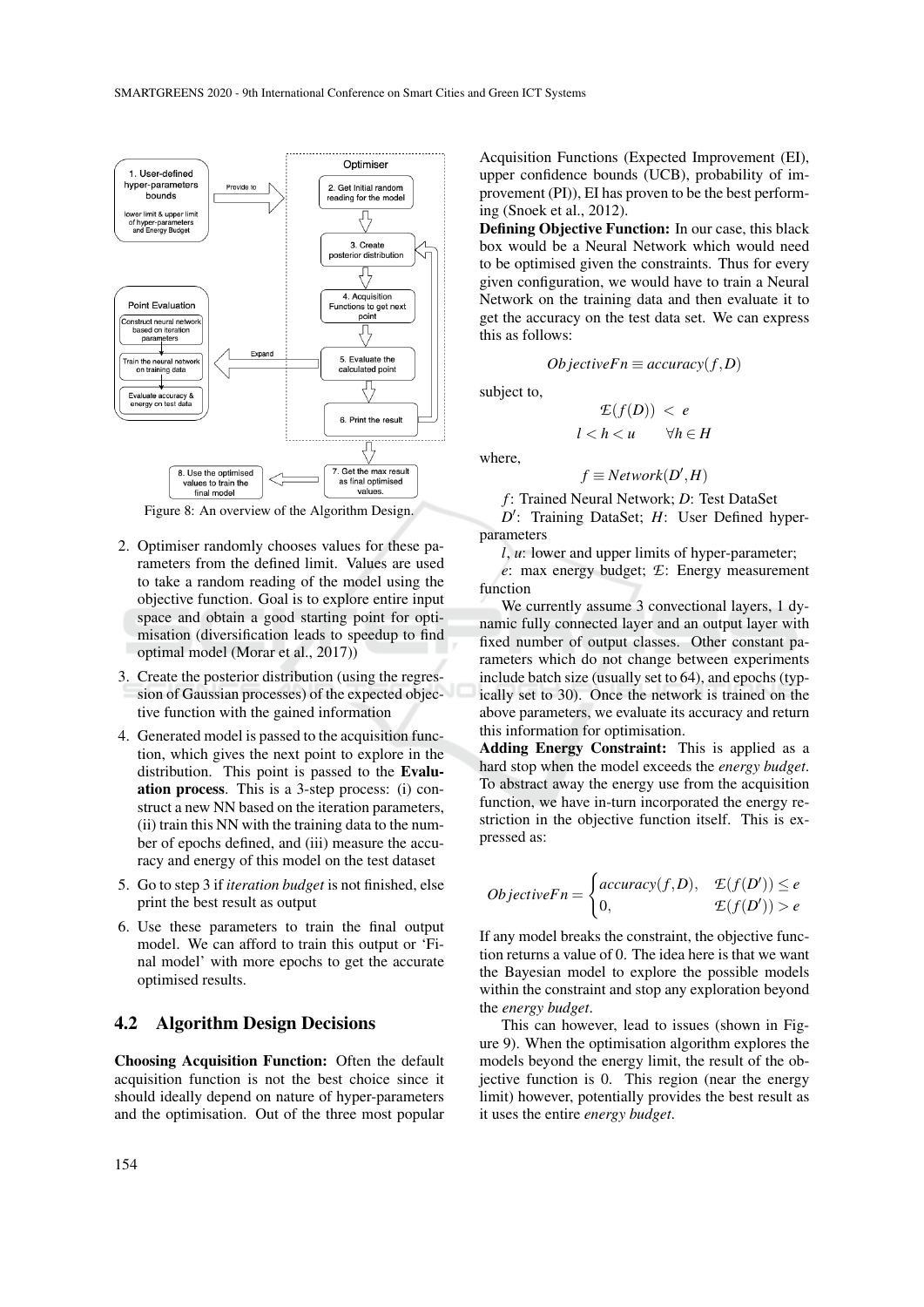

Figure 9: Objective function with hard boundary.



Figure 10: Objective function with elastic boundary.

To counter this, we incrementally reduce the objective function value beyond the boundary (shown in Figure 10). This results in a more continuous function with values decreasing in a quadratic fashion when beyond the budget.

Comparing Figures 9 and 10, we can see that we explore the model with higher accuracy in the elastic boundary case (near 420 J) which leads to better models. It is to be noted that the boundary is chosen as an example of this case, if we increase the *energy budget* itself, we will get better models.

Converting to Discrete Parameters: Bayesian optimisation with Gaussian processes assumes that the objective function is continuous while many of the function parameters are discrete. We counter this by using techniques outlined in (Garrido-Merchán and Hernández-Lobato, 2017) and round the suggested variable value to the closest integer before evaluation.

Dynamic Model Creation: Until now, we have fixed the number of layers. We know from (Koutsoukas et al., 2017) that deeper networks (with more layers) perform better on average. We cannot merely increase the number of layers in our base model as it might quickly exceed the energy constraint. The solution was to have the number of layers as another hyperparameter of the model. This optimisation algorithm can then vary the number of layers and choose shal-



Figure 11: Accuracy vs energy budget for MNIST Dataset.



Figure 12: Comparing energy usage of MNIST Dataset with different energy budget and 99th percentage accuracy limit.

low or deep models based on energy use.

Batch Normalisation: We use this to mitigate the problem due to hidden layers, which can give suboptimal results.

# 5 EXPERIMENTS AND RESULTS

Initially, we conducted an experiment with no optimisations and included a fixed number of layers, with default acquisition function and basic objective function. We would compare this result with the Scalable Effort Model (Venkataramani et al., 2015) to observe the full effect of our technique.

From Figure 11, we can see no significant accuracy decrease for energy budget 80 – 160 J. However, we find a drop in accuracy as we reduce the budget to 70 J. We would, therefore, discard this model as it does not meet the accuracy of the Given Model. Contrarily, choosing a model using 160 J would result in too much energy use with little accuracy gain; hence we would also ignore this model.

In Figure 12, we focus on models which match or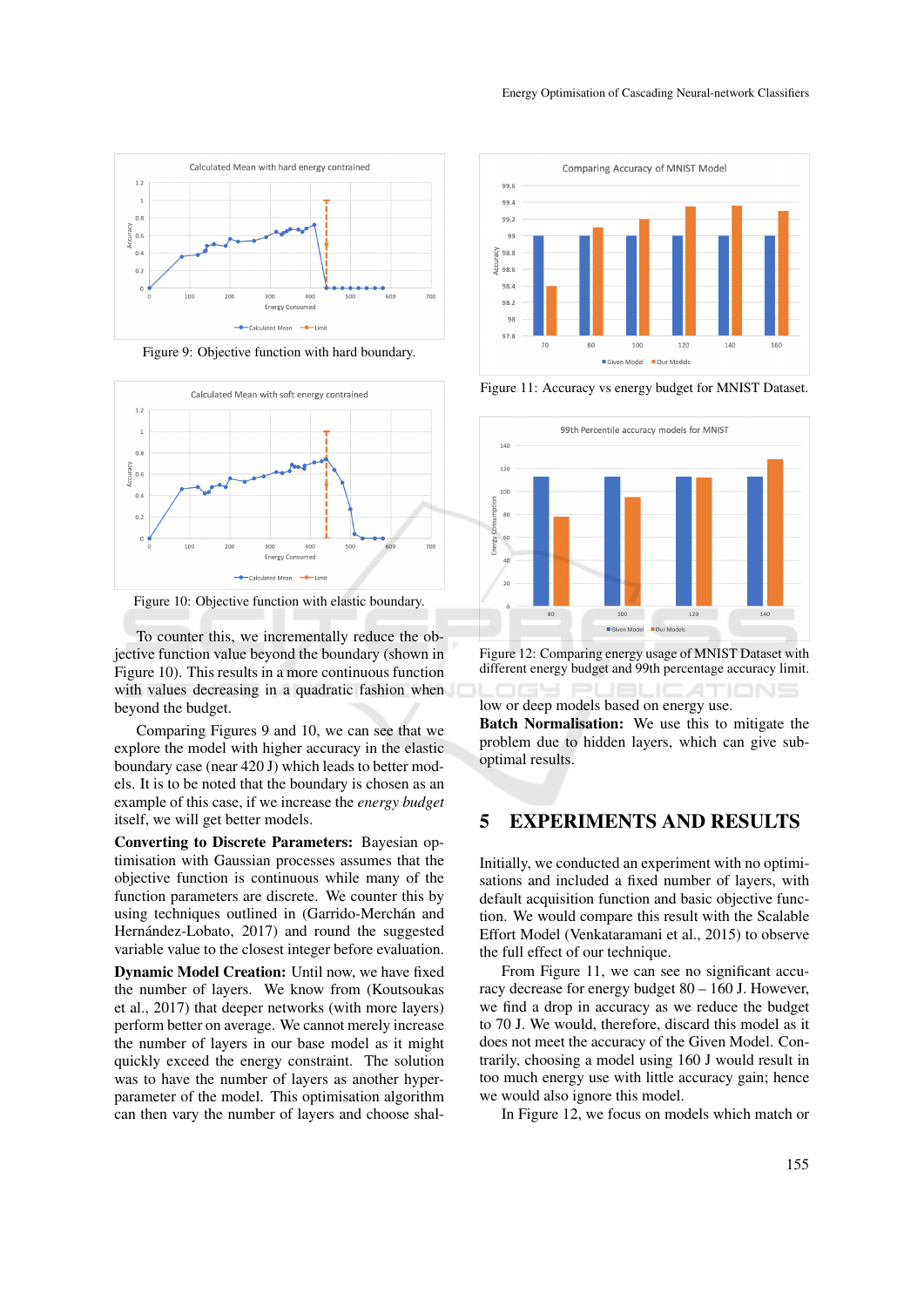exceed the accuracy of the given model. If we compare our best model with the energy of 80 J with the energy of the given model (113 J), we notice an energy reduction of 29% for the same accuracy (99% and 99.1%). Hence, using these results, we can safely validate the effectiveness of Bayesian optimisation. In the case of Cifar10 (Figure 13), we observe only a slight accuracy increase (0.4%) with the 300 J budget, which is close to the 304 J used by the given model. There is not much gain at this stage of the algorithm.



Figure 13: Accuracy vs energy budget for Cifar10 Dataset.

### 5.1 Affects of Elastic Boundary and Batch Normalisation

To measure the effectiveness of the elastic boundary and batch normalisation, we have compared the best accuracy obtained with 3 different energy budgets.

Figure 14 shows that we find a slight gain in accuracy in all cases for the Cifar10 dataset. We see a gain of 3%, 1.2%, and 1.2% for the energy budgets of 200 J, 300 J and 400 J respectively. For the MNIST dataset we observe no significant gain or decline in accuracy (Figure 15). This is primarily because of the already high accuracy rate with the current models. Hence, we can conclude that elastic boundary can provide better models and thus accuracy improvement if implemented correctly. This is keeping in mind that the energy budget is not strict and just the guidelines to save energy.

Figure 16 shows a significant gain in the accuracy in all cases using this optimisation on the Cifar10 dataset. We observe gains of 6%, 4%, and 2% with budgets of 200 J, 300 J and 400 J respectively. We also see a more significant trend that this technique becomes more effective as the energy constraint becomes tighter. Figure 17 shows that we do also see gain in MNIST dataset; however, these gains are much smaller due to the already high accuracy of the base model. We do observe 0.04%, 0.1% and 0.1% improvement for the energy budget of 80, 100 and 120 J respectively.



Figure 14: Elastic boundary affect on Cifar10 Dataset.



Figure 15: Elastic boundary affect on MNIST Dataset.

### 5.2 Dynamic Model Results

Finally, we apply the dynamic model and allow the Bayesian algorithm to choose the hyper-parameters. Figure 19 shows an improvement of 1%, 1.2% and 1.9% for the budgets of 200, 300 and 400 J respectively. While in Figure 18, we observe no tangible benefit as the model is already at 99%.

If we compare the results with the Keras model, our dynamic model provides similar accuracy while using less energy. We observe a 29% reduction in energy use in MNIST (Keras model takes 114 J) with a 0.2% gain in accuracy. We are able to achieve a 2% gain in accuracy with a 34% reduction in energy use in Cifar10 (Keras model takes 304 J).

## 6 CONCLUSION

As Neural Networks become more capable of solving ever-increasing challenging problems, they are bound to be more energy-consuming in the future. Therefore it is essential to develop techniques to conserve energy usage of these networks to balance their environmental impact and make them usable in batterypowered devices. In this paper, we focused on Cas-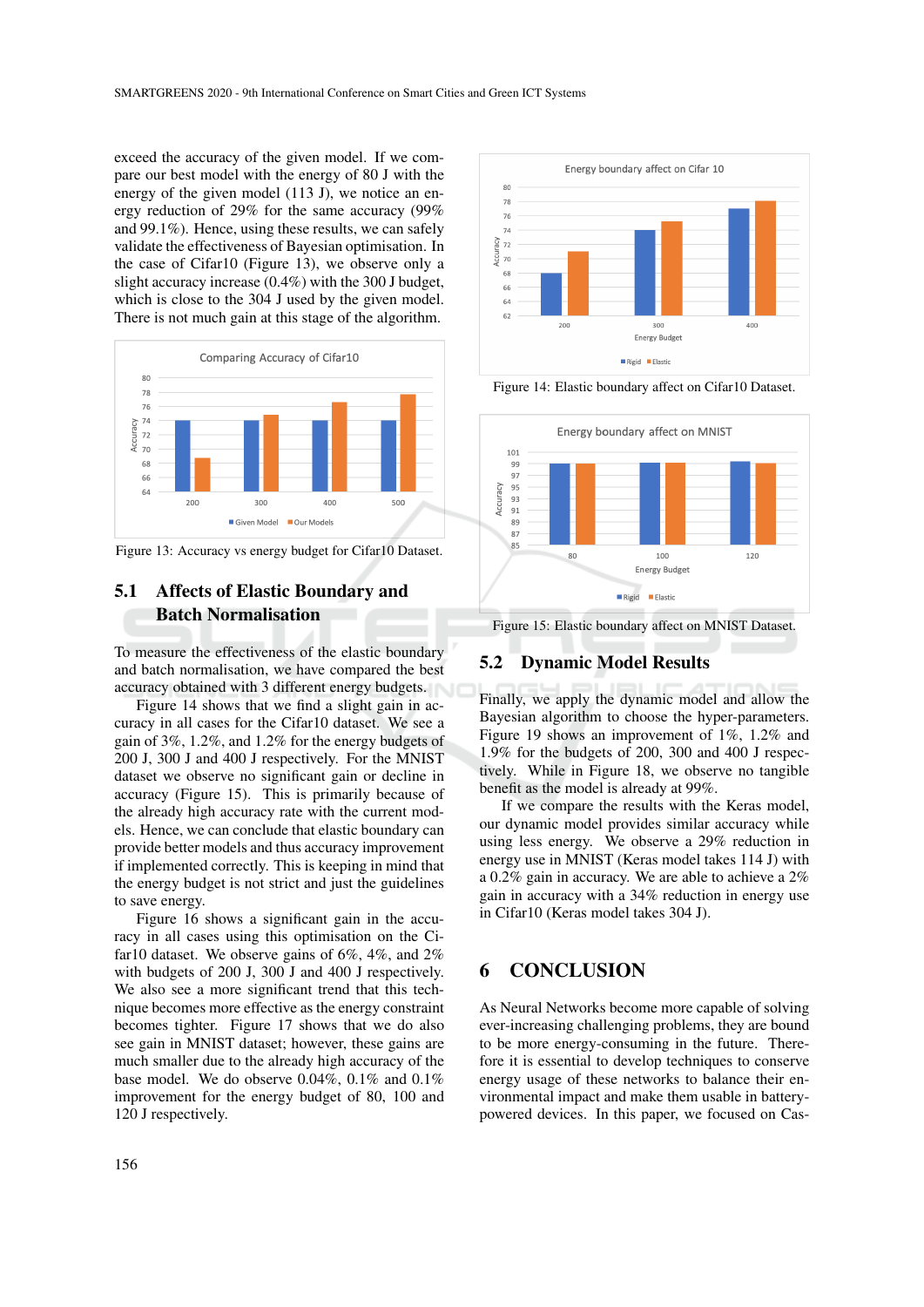

Figure 16: Accuracy – Cifar10 Dataset with Normalisation.



Figure 17: Accuracy – MNIST Dataset with Normalisation.

cading Neural Networks and looked to optimise both the initial model as well as the final model. We proposed using semantic data (such as Colour, Edges, etc.) as well as systematic techniques (such as LDA) to reduce the dimensions of the input space; therefore creating much simpler Neural Networks. Furthermore, we developed a novel algorithm to arrange these semantic and systematic data classifiers. We were able to reduce the energy use by 13% when comparing to the Scalable effort classifiers algorithm and 35% when compared to the Keras implementation for the Cifar10 dataset. Finally, we looked to optimise the energy use of the Final model by using Bayesian optimisation to choose the appropriate parameter for the highest possible accuracy given external energy constraints. Using this technique, we were able to achieve 29% and 34% energy reduction for MNIST and Cifar10 datasets respectively, without any loss in the accuracy of the network.

## 7 FUTURE WORK

Exploring Non-visual Data Semantics: We can theoretically apply the same semantic algorithms explored in this paper to non visual datasets (audio) provided we can retrieve the semantic information for



Figure 18: Accuracy vs energy for MNIST Dataset.



Figure 19: Accuracy vs energy for Cifar 10 Dataset.

that type of data.

Safe Exploration for Gaussian Optimisation: Instead of moving the energy constraint to the objective function, we could modify the Gaussian process prior to account for this constraint (similar to (Sui et al., 2015)).

Discrete Search Input Spaces: The current approach leads to flat values for the objective function, which is often ignored in the Gaussian Process Regressor and acquisition function when calculating the next iteration (Garrido-Merchán and Hernández-Lobato, 2018). To counter this, Combinatorial Bayesian Optimisation using Graph Representations (Oh et al., 2019) proposes an interesting solution.

### **REFERENCES**

- Andrae, A. and Edler, T. (2015). On global electricity usage of communication technology: trends to 2030. *Challenges*, 6(1):117–157.
- Andrae, A. S. (2017). Total consumer power consumption forecast. *gehalten auf der Nordic Digital Business SummitHelsinki, Finland, 2017*.
- Bedros, S. J. (2017). Edge detection. http://www. me.umn.edu/courses/me5286/vision/VisionNotes/ 2017/ME5286-Lecture7-2017-EdgeDetection2.pdf. (Accessed on 06/11/2019).